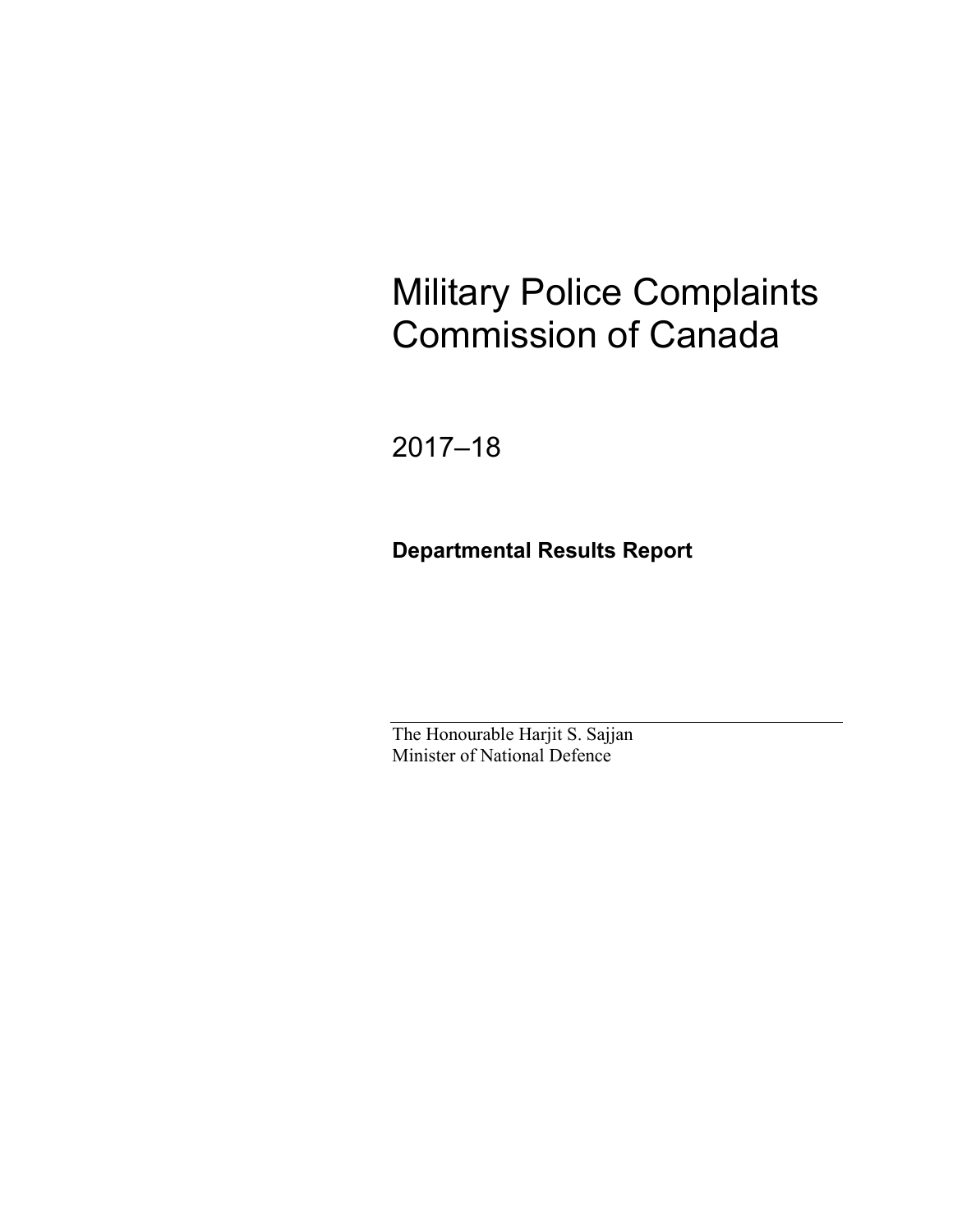© Her Majesty the Queen in Right of Canada, represented by the Military Police Complaints Commission of Canada, 2018 Cat No. DP2-7E-PDF ISSN 2560-9157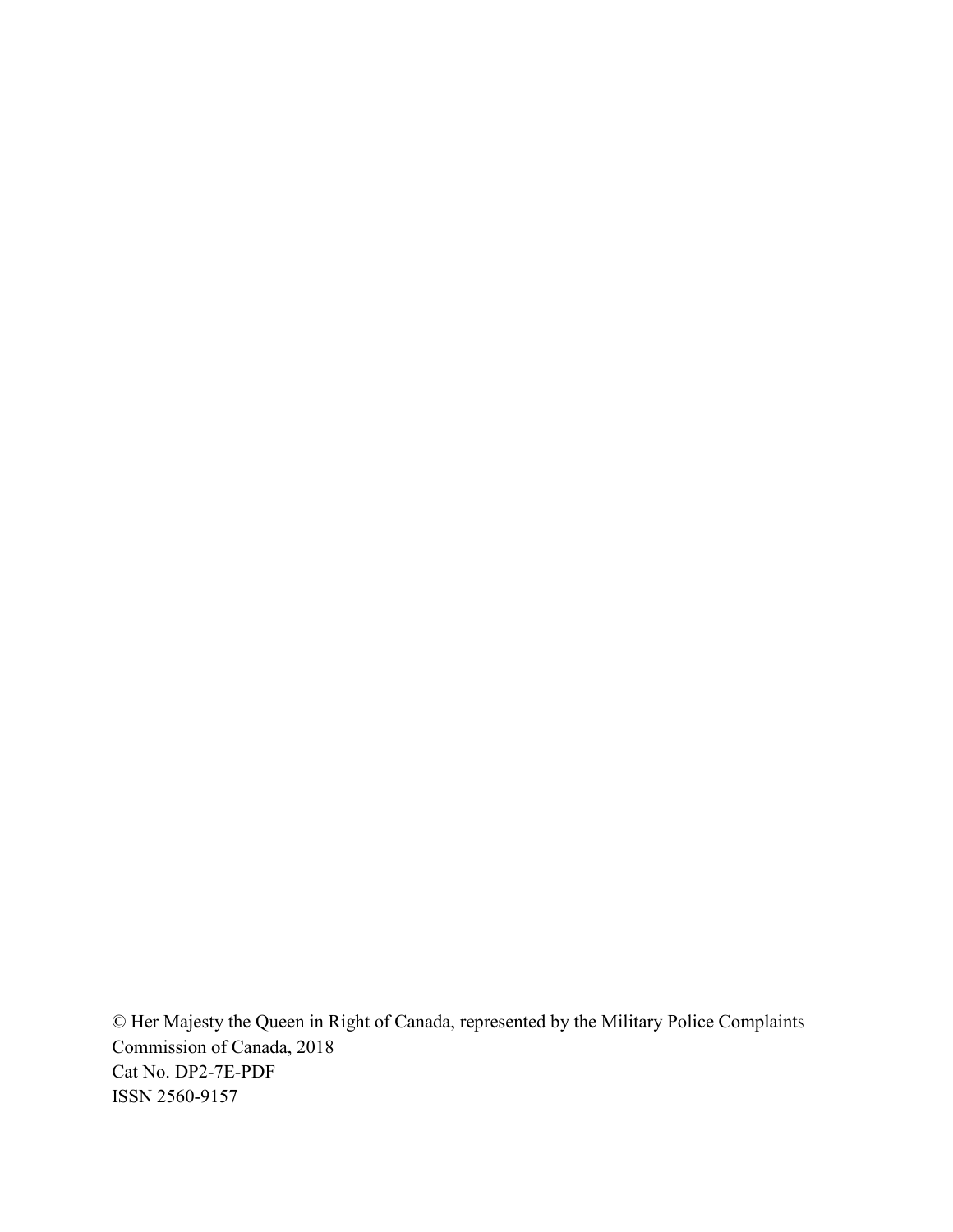## Table of contents

| Financial statements and financial statements highlights 15 |
|-------------------------------------------------------------|
|                                                             |
|                                                             |
|                                                             |
|                                                             |
|                                                             |
|                                                             |
| Supplementary information on lower-level programs  17       |
|                                                             |
|                                                             |
|                                                             |
|                                                             |
|                                                             |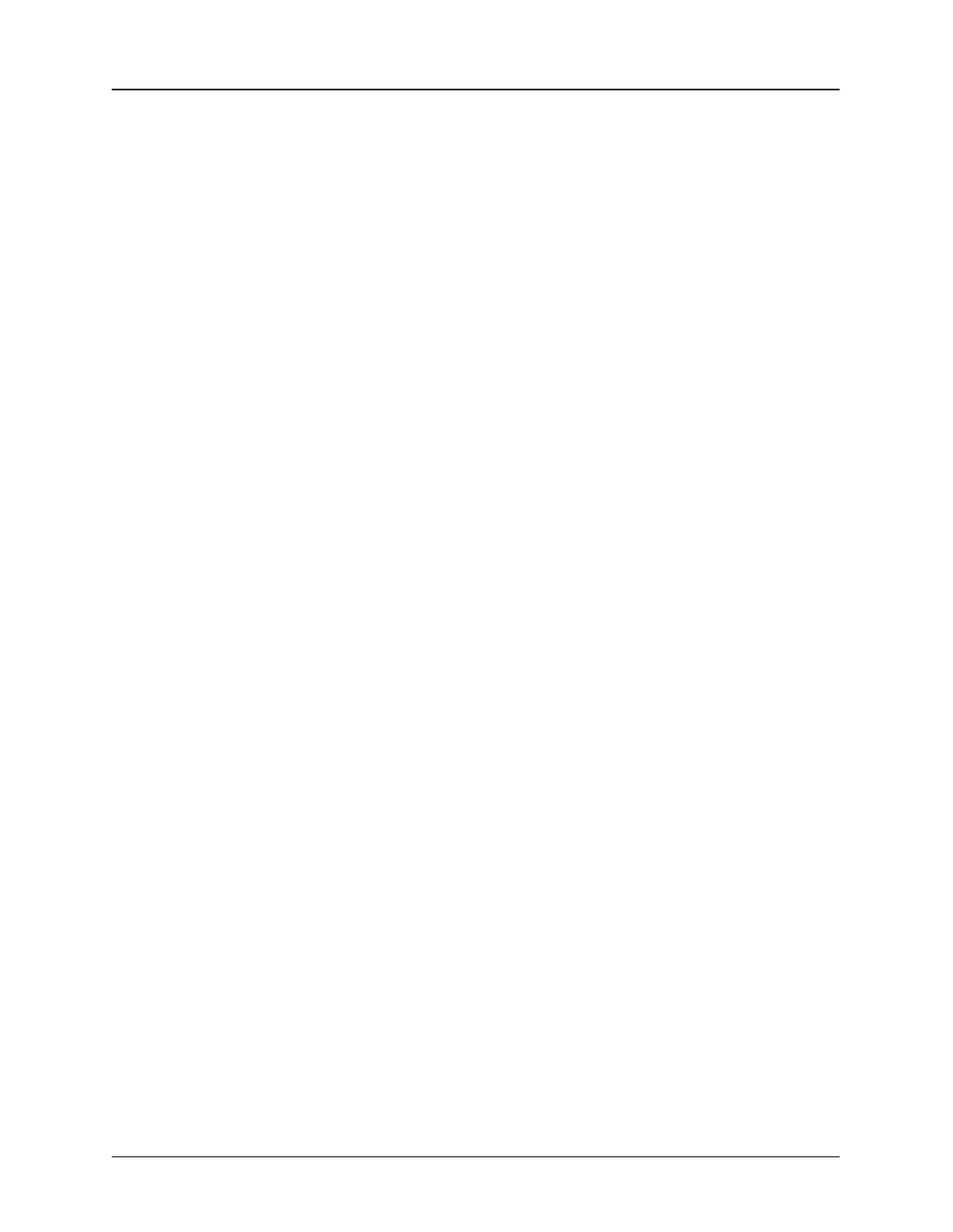## Chairperson's Message

I am pleased to present the Military Police Complaints Commission of Canada (MPCC)'s 2017–18 Departmental Results Report.

A key goal is to conduct investigations and produce reports of high quality in a timely manner. Building on last year's successful implementation of more streamlined internal procedures, we continued to revise our procedures with the objective to improve the overall timeliness of investigations, while responding to a marked increase in the number of complaints as well the ongoing public interest investigation.

The MPCC's outreach program continued to be an essential contributor to building and maintaining relationships with key stakeholder groups including the Military Police, the community they serve and the Canadian Armed Forces at large. During 2017-18, the MPCC maintained the high level of participation from previous years through outreach visits to bases and to the MP Academy. Together with the Canadian Forces Provost Marshal, I had the privilege of visiting Ali Al Salem Air Base in Kuwait in February 2018.

The MPCC continued to collaborate with the Canadian Forces Military Police Group and the Canadian Forces Provost Marshal by meeting biannually to discuss issues of mutual interest. With respect to the Public Interest Investigation into the Anonymous Complaint (Treatment of Detainees), 58 witness interviews were conducted and MPCC investigators and staff made significant progress in the continued review of documents. The MPCC further processed 133 active complaints and responded to 37 general enquiries.

The mental and physical health of our employees continues to be a MPCC priority as it is in the Public Service as a whole. During the past year, we have circulated communiqués and held related workshops and armchair discussions. We also launched the 24/7 mobile e-learning platform 'LifeSpeak' and participated in the 'Not Myself Today' program.

I would like to take this opportunity to thank all MPCC staff for their hard work and dedication and I look forward to working together to advance the mandate of the MPCC.

Hilary C. McCormack, LL.B. Chairperson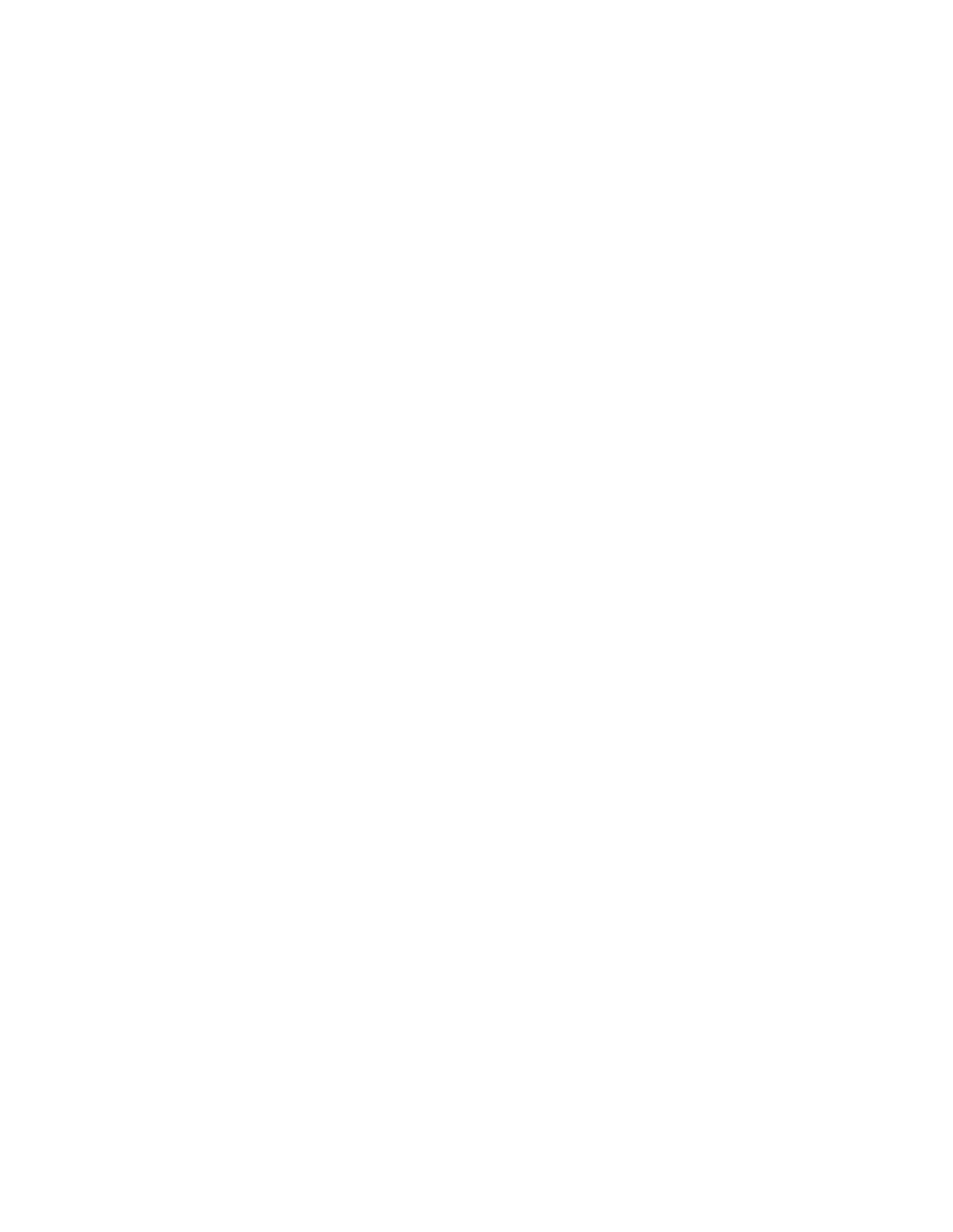## Results at a glance

The MPCC's total actual spending for 2017–18 was \$4,535,698.

The MPCC's total actual full-time equivalents for 2017–18 was 23.

The MPCC:

- has implemented a complaints resolution process to streamline its procedures with a view to improving the overall timeliness of the investigation and resolution process. These processes are being monitored through careful tracking of each step in the complaints resolution process to better identify where improvements can be made.
- provided employees with information, tools and resources to raise awareness and understanding of mental health, reduce stigma and help build a psychologically safe and supportive work culture.
- ensured that talent management plans were in place and continued to invest in employees who surpassed their work objectives.
- continued to refine its outreach program and received positive feedback from the increasingly interactive sessions provided.

For more information on the department's plans, priorities and results achieved, see the "Results: what we achieved" section of this report.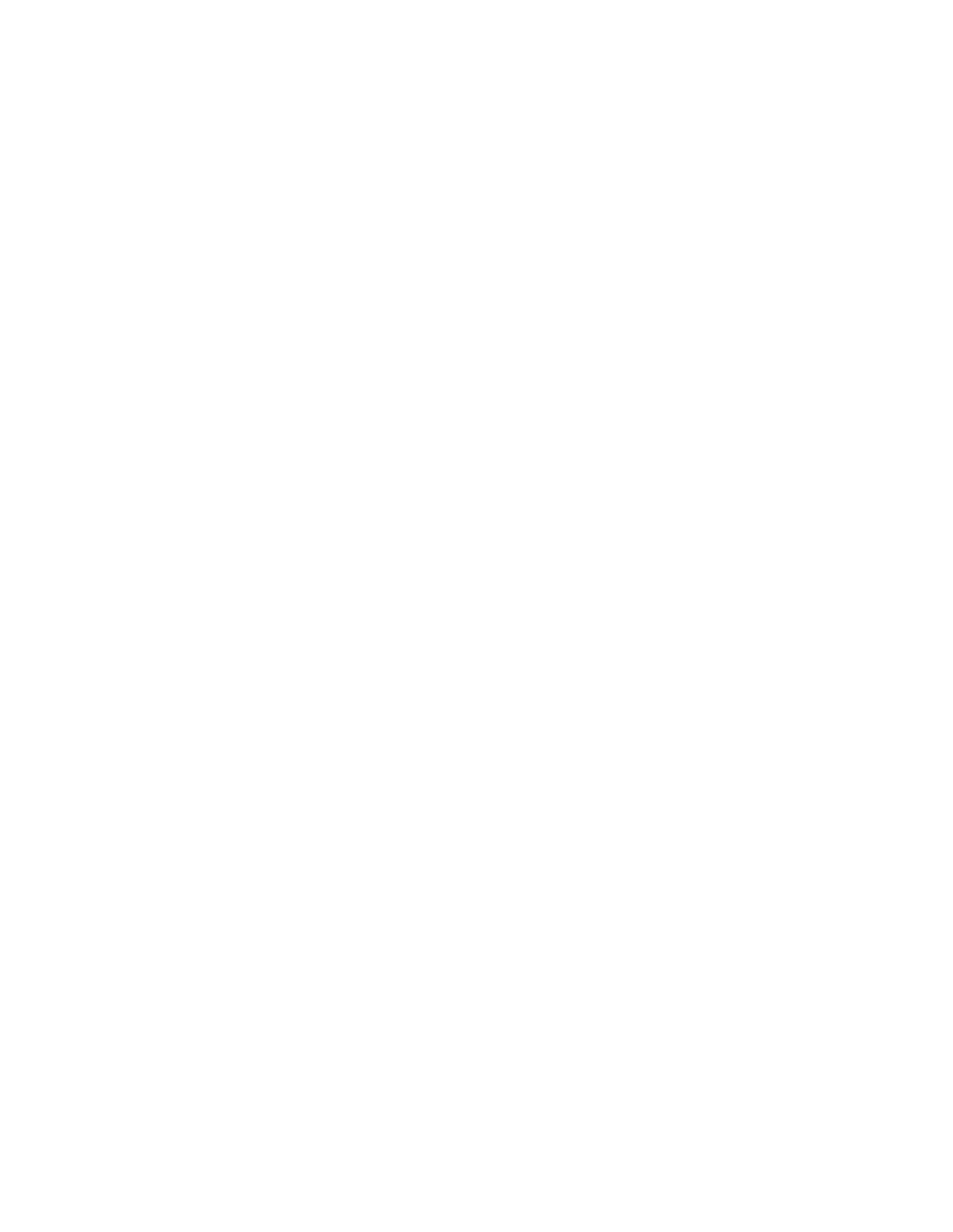## <span id="page-8-0"></span>Raison d'être, mandate and role: who we are and what we do

## <span id="page-8-1"></span>Raison d'être

On behalf of all Canadians, the Military Police Complaints Commission of Canada (MPCC) exists to provide greater public accountability by the Military Police (MP) and the Chain of Command in relation to MP activities. The MPCC derives its mandate from Part IV of Canada's *[National Defence Act](http://laws-lois.justice.gc.ca/eng/acts/N-5/)*<sup>i</sup> (NDA).

## <span id="page-8-2"></span>Mandate and role

The MPCC's mandate is to:

- review and investigate complaints concerning MP conduct; and
- investigate allegations of interference in MP investigations.

The MPCC's mission is to promote and ensure the highest standards of conduct of MP in the performance of policing duties and to discourage interference in any MP investigation.

The MPCC fulfils its mandate and mission by exercising the following responsibilities:

- monitoring investigations by the [Canadian Forces Provost Marshal](http://www.forces.gc.ca/en/caf-community-support-services-military-police/index.page)<sup>ii</sup> (CFPM) of MP [conduct complaints](http://www.mpcc-cppm.gc.ca/01/200/210-eng.aspx)<sup>iii</sup>;
- reviewing the disposition of those complaints at the request of the complainant;
- $\bullet$  investigating [interference complaints](http://www.mpcc-cppm.gc.ca/01/200/220-eng.aspx)<sup>iv</sup>; and
- conducting [public interest investigations and hearings](http://www.mpcc-cppm.gc.ca/01/200/230-eng.aspx)<sup>v</sup>.

In fulfilling its independent civilian oversight responsibilities, the MPCC has a crucially important working relationship with the CFPM and the [Deputy Commander, Canadian Forces](http://www.forces.gc.ca/en/caf-community-support-services-military-police/index.page)  [Military Police Group/Professional Standards](http://www.forces.gc.ca/en/caf-community-support-services-military-police/index.page)<sup>vi</sup> (DComd CF MP Gp/PS).

Fostering a mutually respectful working relationship between the MPCC, the CFPM and DComd CF MP Gp/PS facilitates the conduct of complaint investigations and the likelihood that recommendations will be accepted and implemented.

For more general information about the department, see the "Supplementary information" section of this report. For more information on the department's organizational mandate letter commitments, see the [Minister's mandate letter](http://pm.gc.ca/eng/mandate-letters)<sup>vii</sup>.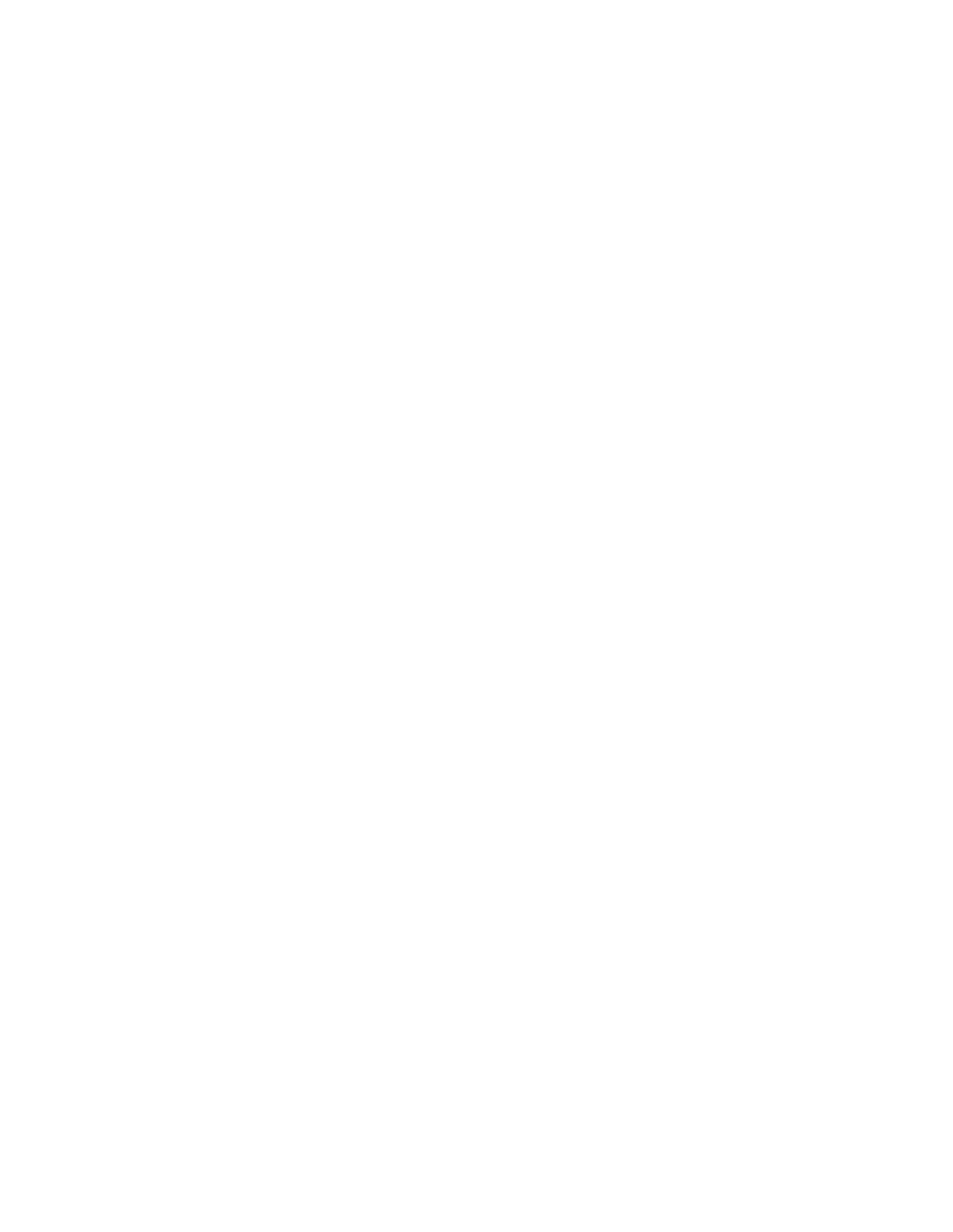## <span id="page-10-0"></span>Operating context and key risks

## <span id="page-10-1"></span>Operating context

### **Internal**

The MPCC's effectiveness depends, to a great degree, on its knowledgeable and stable workforce. However, like all micro-agencies, it is difficult to retain employees when the size and flatness of the organization impacts opportunities for advancement. One MPCC employee may oversee several programs and services. The MPCC continued to stress effective human resources planning: anticipating potential staff turnover; developing staffing strategies to help ensure knowledge retention (e.g., through employee learning plans); and, ensuring vacancies are filled as quickly as possible, are just a few of the planning measures that have been implemented.

#### **External**

The MPCC continued its effort to be added to the schedule of designated entities under the *[Canada Evidence Act](http://laws-lois.justice.gc.ca/eng/acts/C-5/)*viii in order to access unredacted documents for the purposes of conducting its investigations or preparing for its hearings. Being listed on this Schedule allows an organization to receive records containing sensitive information relating to international affairs or to national defence or security without going through the cumbersome and time consuming notification and challenge procedures in the Federal Court.

| <b>Risks</b>                                                                                                                                                                                                                  | <b>Mitigating strategy and</b><br><b>effectiveness</b>                                                                                                                                                                                                                                                                                            | <b>Link to the</b><br>department's<br><b>Programs</b>                           | <b>Link to mandate letter</b><br>commitments and any<br>government-wide or<br>departmental priorities |
|-------------------------------------------------------------------------------------------------------------------------------------------------------------------------------------------------------------------------------|---------------------------------------------------------------------------------------------------------------------------------------------------------------------------------------------------------------------------------------------------------------------------------------------------------------------------------------------------|---------------------------------------------------------------------------------|-------------------------------------------------------------------------------------------------------|
| Operational demands<br>such as an increase in<br>volume or complexity of<br>complaints and whether<br>a Public Interest<br>Investigation (PII) or<br><b>Public Interest Hearing</b><br>(PIH) is involved (nature<br>of file). | •The MPCC will follow its<br>critical path in resolving<br>complaints.<br>•The MPCC will remain<br>open to improvements and<br>refinements of its critical<br>path to accommodate<br>unique circumstances.<br>•The MPCC will examine<br>case management,<br>administrative and other<br>options such as procedural<br>efficiencies and technology | Complaints Resolution   Not applicable <sup>1</sup><br><b>Internal Services</b> |                                                                                                       |

## <span id="page-10-2"></span>Key risks

 $\overline{a}$ 

<sup>1</sup> The MPCC is an independent Federal government institution as defined under Schedule I.1 of the *Financial Administration Act* (FAA). As an independent oversight agency, the MPCC must operate at a distance and with a degree of autonomy from government including DND and the CAF.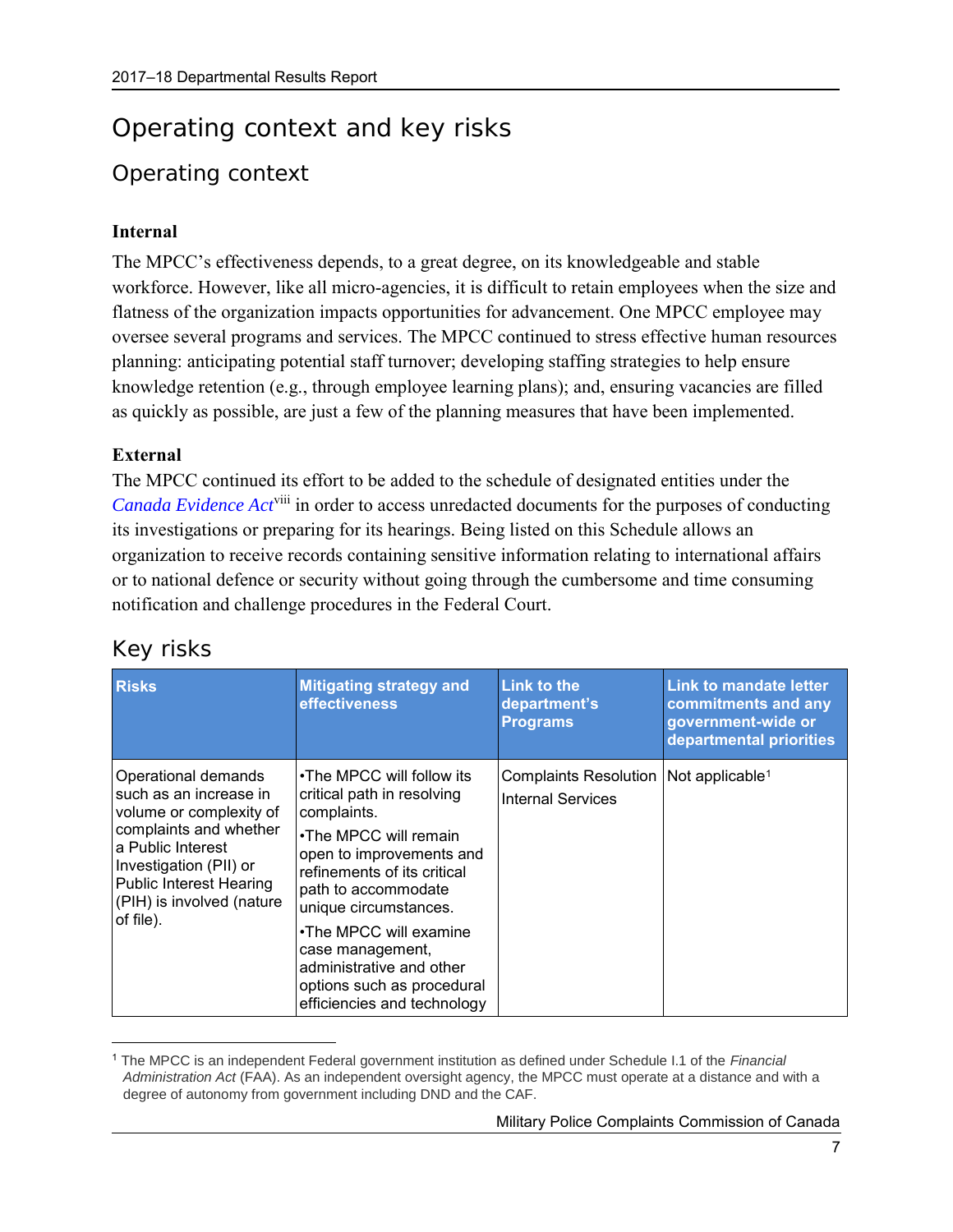| applications towards the<br>optimization of available<br>resources.                                         |  |
|-------------------------------------------------------------------------------------------------------------|--|
| •The MPCC will enhance its<br>recordkeeping practices to<br>better support data<br>collection and planning. |  |

MPCC complex complaint files may at times require research into new subject areas which increases the level of effort required to identify and gather new information and create a new knowledge base. In other cases, the volume of material received takes a great deal of time to review and analyze. As a result, the processes, resources and the time required to prepare reports can increase the duration from receipt of a complaint to issuance of a Final Report. The risks increase whenever a Public Interest Investigation (PII) or Hearing (PIH) is launched. Such files require a significant increase in not only operational support but also in logistical support due to the high profile and public nature of such files. When a PII or PIH is declared, there is often a need to seek additional funds as well as to respond to public inquiries and requests. This leaves fewer resources for regular files unless new temporary funding is sought. Therefore, operational demands by way of volume, complexity or nature (PII or PIH) all pose a significant risk. Due to these challenges, the MPCC continues to review its investigation guidelines and processes on a regular basis to improve on timeliness and ensure an efficient complaints process.

Completion of investigations within a reasonable time is important in order to reduce the potential impact it might cause to stakeholders and partners such as MP, subjects, partners within the DND portfolio and the general public.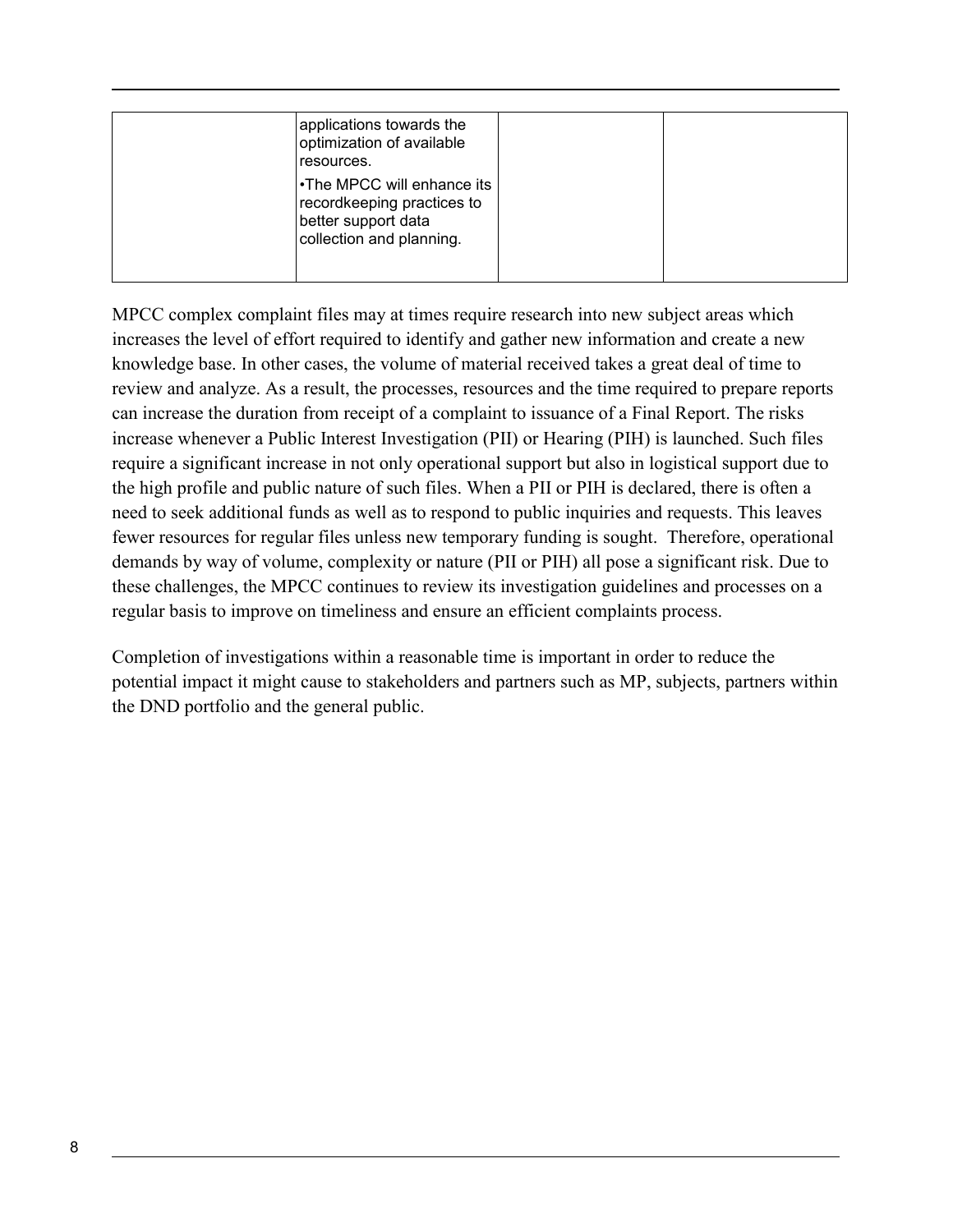## <span id="page-12-0"></span>Results: what we achieved

## <span id="page-12-1"></span>Programs

## **Complaints Resolution**

### **Description**

This program aims to successfully resolve complaints about the conduct of Military Police members as well as complaints about interference in Military Police investigations by overseeing and reviewing all complaints and requests for review. This program is necessary to help the Military Police to be as effective and as professional as possible in their policing duties and functions.

## **Results**

In 2017-18, the MPCC implemented changes to streamline its procedures with a view to improving the overall timeliness of the investigation and resolution process. These processes are being monitored through careful tracking of each step in the complaints resolution process to identify where improvements can be made. Throughout the year, the MPCC continued to review its investigation guidelines and processes on a regular basis in order to improve timeliness and to enhance the efficiency and fairness of the complaints process.

Throughout the reporting year, the MPCC continued to develop a collaborative relationship with the Canadian Forces Provost Marshal (CFPM), the Deputy Commander Canadian Forces Military Group / Professional Standards (DComd CF MP Gp/ps) and the CAF leadership. This fosters an environment that supports the acceptance and implementation of MPCC recommendations.

During 2017-18, the MPCC continued its Outreach Program to increase and maintain awareness, transparency and accountability in the complaints process. MPCC staff made multiple presentations to the Military Police Academy in Borden, Ontario and to CAF Bases across Canada. The Chairperson further presented to Ali Al Salem Air Base in Kuwait. The feedback provided by participants remained positive and is used to continuously improve the content and style of presentations.

MPCC successfully conducted a public bid solicitation to replenish the pool of MPCC Investigative resources. One new Part-Time Commission Member was appointed in 2017-18 and a current Commission Member's term was renewed. In the Complaints Resolution unit, several staffing processes were started. New Registry Officers were hired on a permanent and casual basis and one new counsel joined the organization.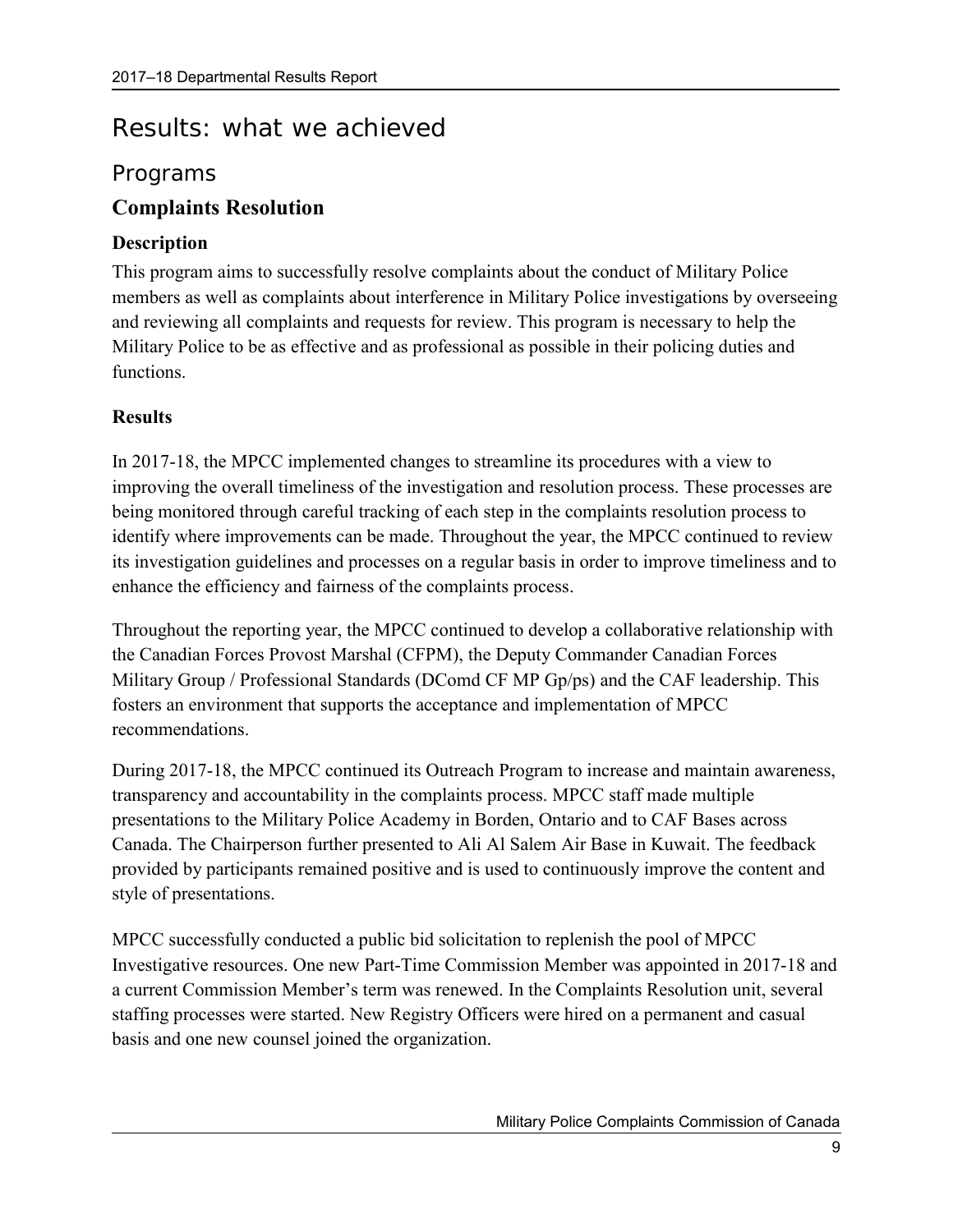| <b>Expected results</b>                                                                                                                                                                                                | <b>Performance</b><br><b>indicators</b> | <b>Target</b> | Date to<br>achieve<br>target | $2017 - 18$<br><b>Actual</b><br><b>results</b> | $2016 - 17$<br><b>Actual</b><br><b>results</b> | $2015 - 16$<br><b>Actual</b><br><b>results</b> |
|------------------------------------------------------------------------------------------------------------------------------------------------------------------------------------------------------------------------|-----------------------------------------|---------------|------------------------------|------------------------------------------------|------------------------------------------------|------------------------------------------------|
| Recommendations<br>resulting from<br>investigations of<br>conduct or<br>interference<br>complaints<br>accepted by the<br>Department of<br><b>National Defence</b><br>and/or the<br>Canadian Armed<br>Forces (CAF)      | % of<br>recommendations<br>accepted     | 70%           | March 31,<br>2018            | 86%                                            | 89%*                                           | 100%*                                          |
| Individual members I<br>received remedial<br>measures and/or<br>improvements were<br>made to Military<br>Police policies and<br>practices pursuant<br>to investigations of<br>conduct or<br>interference<br>complaints | % improvements<br>made                  | 70%           | March 31,<br>2018            | 100%                                           | 100%*                                          | 100%*                                          |

Results achieved

\*The 2015-16 and 2016-17 Actual results for number of recommendations accepted are different from the 2016-17 DRR report tabled due to one recommendation being erroneously included in 2015-16 results, rather than in 2016-17.

Budgetary financial resources (dollars)

| $2017 - 18$<br><b>Main Estimates</b> | $2017 - 18$<br><b>Planned spending</b> | $2017 - 18$<br><b>Total authorities</b><br>available for use | 2017-18<br><b>Actual spending</b><br>(authorities used) | $2017 - 18$<br><b>Difference</b><br><b>Actual spending</b><br><b>minus Planned</b><br>spending) |
|--------------------------------------|----------------------------------------|--------------------------------------------------------------|---------------------------------------------------------|-------------------------------------------------------------------------------------------------|
| 2,343,627                            | 2,343,627                              | 2,482,754                                                    | 2,465,292                                               | 121,665                                                                                         |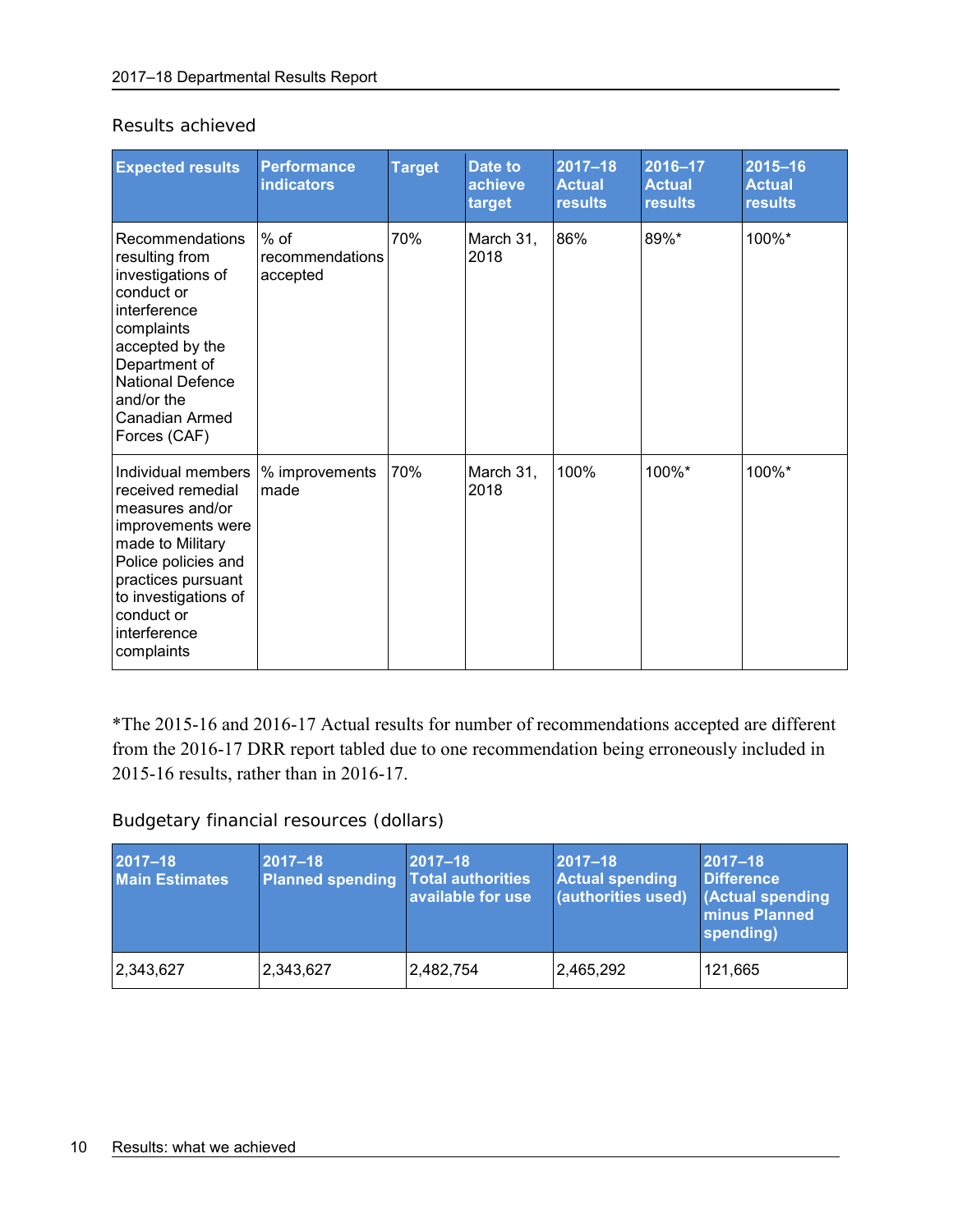| $2017 - 18$<br><b>Planned full-time equivalents</b> | $ 2017 - 18 $<br>Actual full-time equivalents | $ 2017 - 18 $<br><b>Difference</b><br>(Actual full-time equivalents<br><b>Iminus Planned full-time</b><br>equivalents) |
|-----------------------------------------------------|-----------------------------------------------|------------------------------------------------------------------------------------------------------------------------|
| 12                                                  | 10                                            | (2)                                                                                                                    |

Human resources (full-time equivalents)

<span id="page-14-1"></span>Information on the Military Police Complaints Commission's lower-level programs is available in the [GC InfoBase.](https://www.tbs-sct.gc.ca/ems-sgd/edb-bdd/index-eng.html)<sup>ix</sup>

### <span id="page-14-0"></span>**Internal Services**

#### **Description**

Internal Services are those groups of related activities and resources that the federal government considers to be services in support of programs and/or required to meet corporate obligations of an organization. Internal Services refers to the activities and resources of the 10 distinct service categories that support Program delivery in the organization, regardless of the Internal Services delivery model in a department. The 10 service categories are: Management and Oversight Services; Communications Services; Legal Services; Human Resources Management Services; Financial Management Services; Information Management Services; Information Technology Services; Real Property Services; Materiel Services; and Acquisition Services.

#### **Results**

In line with its goal to promote mental health and wellness, MPCC staff attended a workshop on Resilience and Stress Management. The training covered numerous topics including identifying stressors, an overview of Post-Traumatic Stress Disorder as well as depression and suicide. The MPCC also launched LifeSpeak that provides 24/7 mobile access to a confidential, bilingual, elearning platform to employees and their families with information on improving physical and mental health, financial health, family relationships, and professional skills development. In addition, the MPCC participated in the 'Not Myself Today' program. This initiative, developed by the national charity Partners for Mental Health, aims to engage workplaces across Canada to support mental health and those who may be facing challenges. Staff were provided with information, tools and resources to raise awareness and understanding of mental health, reduce stigma and help build a psychologically safe and supportive work culture. The MPCC continued to engage employees in the Blueprint 2020 initiative through internal communications.

It was a challenging year in terms of Human Resources management as we worked diligently to fill vacancies, including in HR while simultaneously better aligning our organizational structure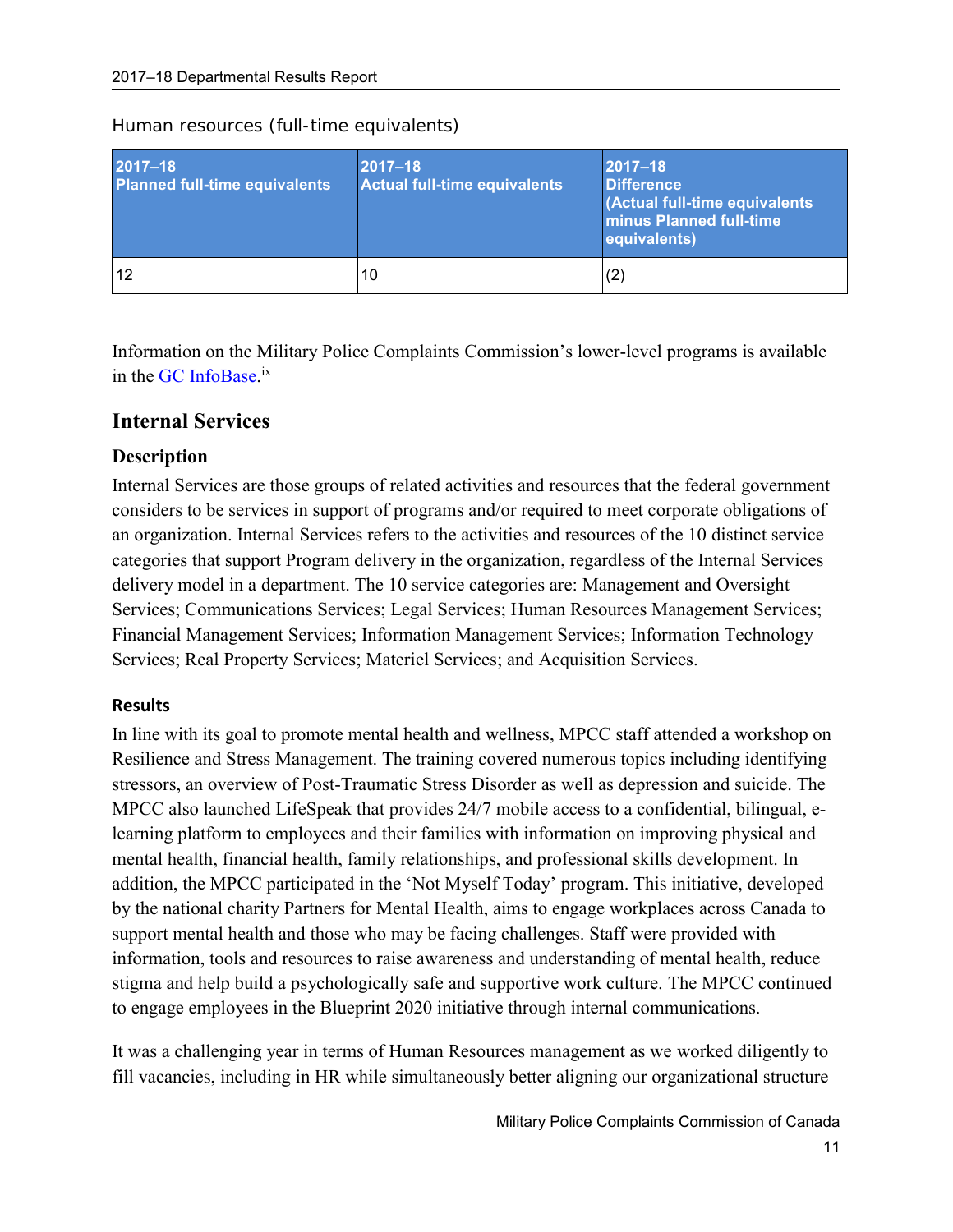to support the results of the comprehensive internal review on timeliness in our complaints resolution process which was reported in the previous fiscal year. Talent Management plans for employees who surpassed their work objectives for the year were implemented.

The MPCC continued to make progress towards the Public Service Commission's requirements on the New Direction in Staffing by implementing new HR policies and new delegation instruments. Finally, after having transitioned to the Phoenix Pay System in the previous fiscal year, the MPCC continued to work in collaboration with intra-governmental stakeholders in order to anticipate and address issues that arose.

The MPCC will continue focussing on its Recordkeeping policies and practices in order to better transition into its Open Government Implementation Plan. The MPCC was informed by Treasury Board Secretariat that its departmental website is no longer required to on-board to Canada.ca. However, the MPCC will continue to update the internal layout of its website in accordance with all Government of Canada requirements and standards.

| 2017-18<br><b>Main Estimates</b> | $ 2017 - 18 $<br><b>Planned spending</b> | $2017 - 18$<br><b>Total authorities</b><br>available for use | $ 2017 - 18 $<br><b>Actual spending</b><br>$\overline{a}$ (authorities used) (Actual spending | $2017 - 18$<br><b>Difference</b><br>minus Planned<br>spending) |
|----------------------------------|------------------------------------------|--------------------------------------------------------------|-----------------------------------------------------------------------------------------------|----------------------------------------------------------------|
| 2,294,673                        | 2,294,673                                | 2,331,248                                                    | 2,070,406                                                                                     | (224, 267)                                                     |

Budgetary financial resources (dollars)

#### Human resources (full-time equivalents)

| 2017-18<br><b>Planned full-time equivalents</b> | $ 2017 - 18 $<br><b>Actual full-time equivalents</b> | $ 2017 - 18 $<br><b>Difference</b><br>(Actual full-time equivalents<br><b>minus Planned full-time</b><br>equivalents) |
|-------------------------------------------------|------------------------------------------------------|-----------------------------------------------------------------------------------------------------------------------|
| 19                                              | 13                                                   | (6)                                                                                                                   |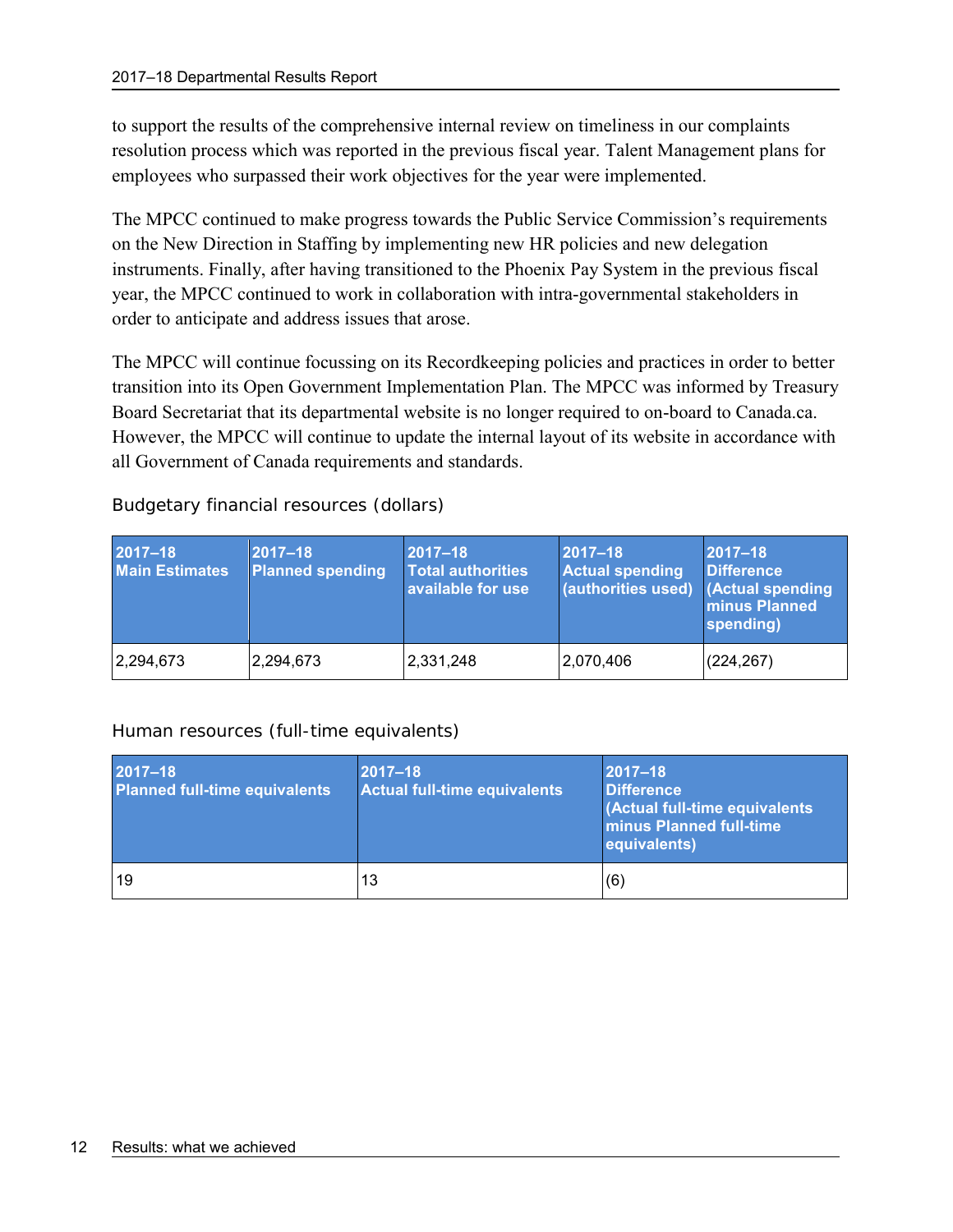## <span id="page-16-0"></span>Analysis of trends in spending and human resources

## <span id="page-16-1"></span>Actual expenditures

Departmental spending trend graph



Budgetary performance summary for Programs and Internal Services (dollars)

| <b>Programs and</b><br><b>Internal Services</b> | $2017 - 18$<br><b>Main</b><br><b>Estimates</b> | $2017 - 18$<br><b>Planned</b><br>spending | 2018-19<br><b>Planned</b><br>spending | 2019-20<br><b>Planned</b><br>spending | $ 2017 - 18 $<br><b>Total</b><br><b>authorities</b><br>available<br>for use | $ 2017 - 18 $<br><b>Actual</b><br>spending<br><b>(authorities)</b><br>used) | 2016-17<br><b>Actual</b><br>spending<br><b>(authorities)</b><br>used) | $ 2015 - 16 $<br><b>Actual</b><br>spending<br><b>(authorities)</b><br>used) |
|-------------------------------------------------|------------------------------------------------|-------------------------------------------|---------------------------------------|---------------------------------------|-----------------------------------------------------------------------------|-----------------------------------------------------------------------------|-----------------------------------------------------------------------|-----------------------------------------------------------------------------|
| Complaints<br>Resolution                        | 2,343,627                                      | 2,343,627                                 | 2,611,859                             | 2,611,859                             | 2,482,754                                                                   | 2,465,292                                                                   | 2,056,958                                                             | 2,545,782                                                                   |
| <b>Subtotal</b>                                 | 2,343,627                                      | 2,343,627                                 | 2,611,859                             | 2,611,859                             | 2,482,754                                                                   | 2,465,292                                                                   | 2,056,958                                                             | 2,454,782                                                                   |
| <b>Internal Services</b>                        | 2.294.673                                      | 2,294,673                                 | 2,105,539                             | 2,105,539                             | 2,331,248                                                                   | 2,070,406                                                                   | 2,062,572                                                             | 2,861,457                                                                   |
| Total                                           | 4,638,300                                      | 4,638,300                                 | 4,717,398                             | 4,717,398                             | 4,814,002                                                                   | 4,535,698                                                                   | 4,119,530                                                             | 5,407,239                                                                   |

Overall spending increased in 2017-18 compared to the previous year as a result of a significant increase in complaint investigations, mainly attributable to a current public interest investigation.

Military Police Complaints Commission of Canada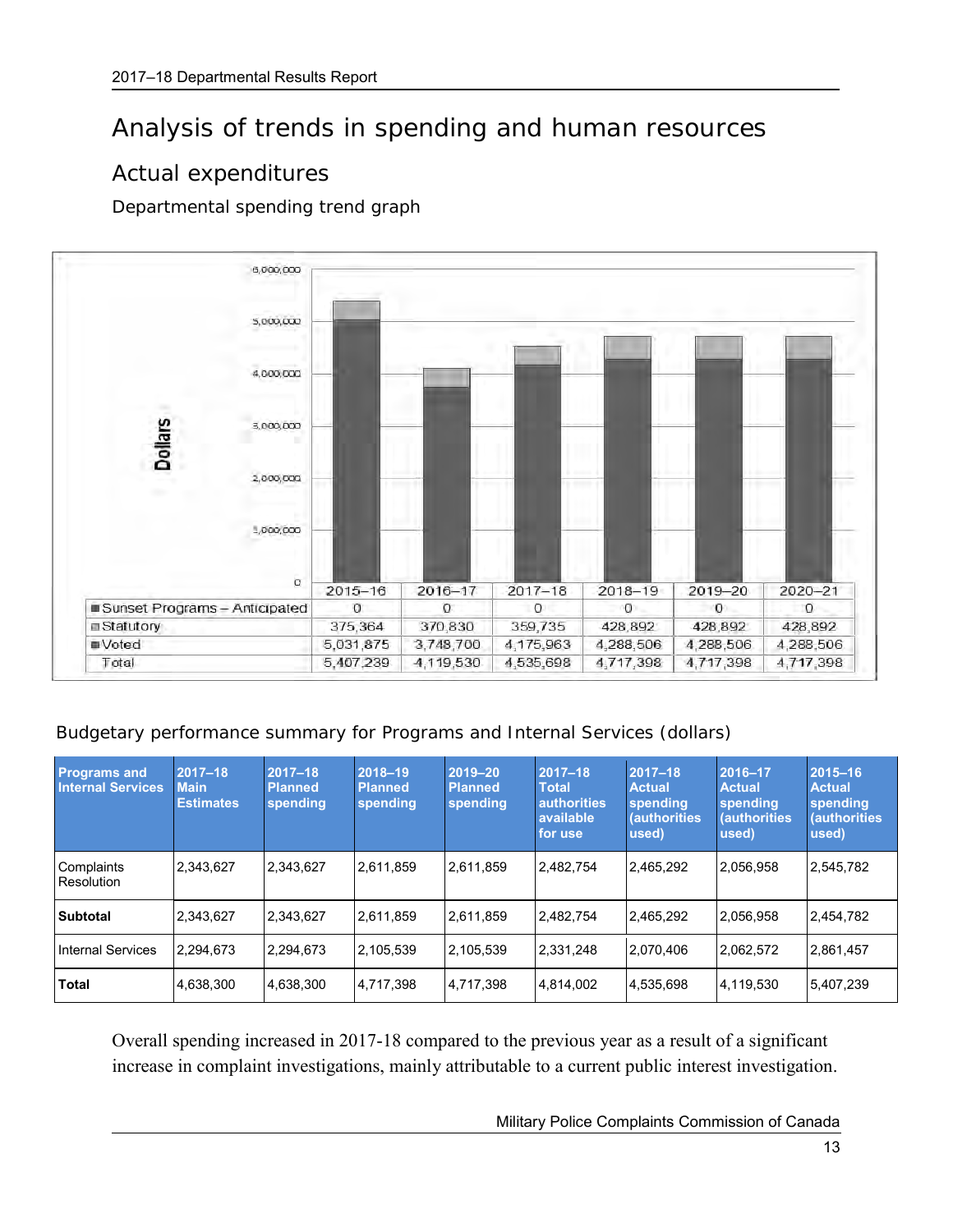Another major factor was additional salary expenditures for retroactive payments as a result of the signing of several Collective Agreements.

The MPCC's 2017–18 planned spending was based on its Main Estimates of \$4,638,300. Planned spending for the following two years has increased slightly due to compensation allocations.

Overall, the variance between actual spending and total authorities available for use in 2017–18 was \$278,304, resulting in a 5.8% lapse.

## <span id="page-17-0"></span>Actual human resources

Human resources summary for Programs and Internal Services (full-time equivalents)

| <b>Programs and</b><br><b>Internal Services</b> | 2015-16<br><b>Actual</b><br>full-time<br>equivalents equivalents equivalents equivalents equivalents equivalents | 2016-17<br><b>Actual</b><br>full-time | $ 2017 - 18 $<br><b>Planned</b><br>full-time | 2017-18<br><b>Actual</b><br>full-time | 2018-19<br><b>Planned</b><br>full-time | 2019-20<br><b>Planned</b><br>full-time |
|-------------------------------------------------|------------------------------------------------------------------------------------------------------------------|---------------------------------------|----------------------------------------------|---------------------------------------|----------------------------------------|----------------------------------------|
| Complaints Resolution                           | l 10                                                                                                             | 10                                    | 12                                           | 10                                    | 15                                     | 15                                     |
| <b>Subtotal</b>                                 | 10                                                                                                               | 10                                    | 12                                           | 10                                    | 15                                     | 15                                     |
| Internal Services                               | 15                                                                                                               | 16                                    | 19                                           | 13                                    | 14                                     | 14                                     |
| Total                                           | 25                                                                                                               | 26                                    | 31                                           | 23                                    | 29                                     | 29                                     |

## <span id="page-17-1"></span>Expenditures by vote

For information on the MPCC's organizational voted and statutory expenditures, consult the Public Accounts of Canada 2017-2018.

## Government of Canada spending and activities

Information on the alignment of the MPCC's spending with the Government of Canada's spending and activities is available in the [GC InfoBase](https://www.tbs-sct.gc.ca/ems-sgd/edb-bdd/index-eng.html)<sup>[ix](#page-14-1)</sup>.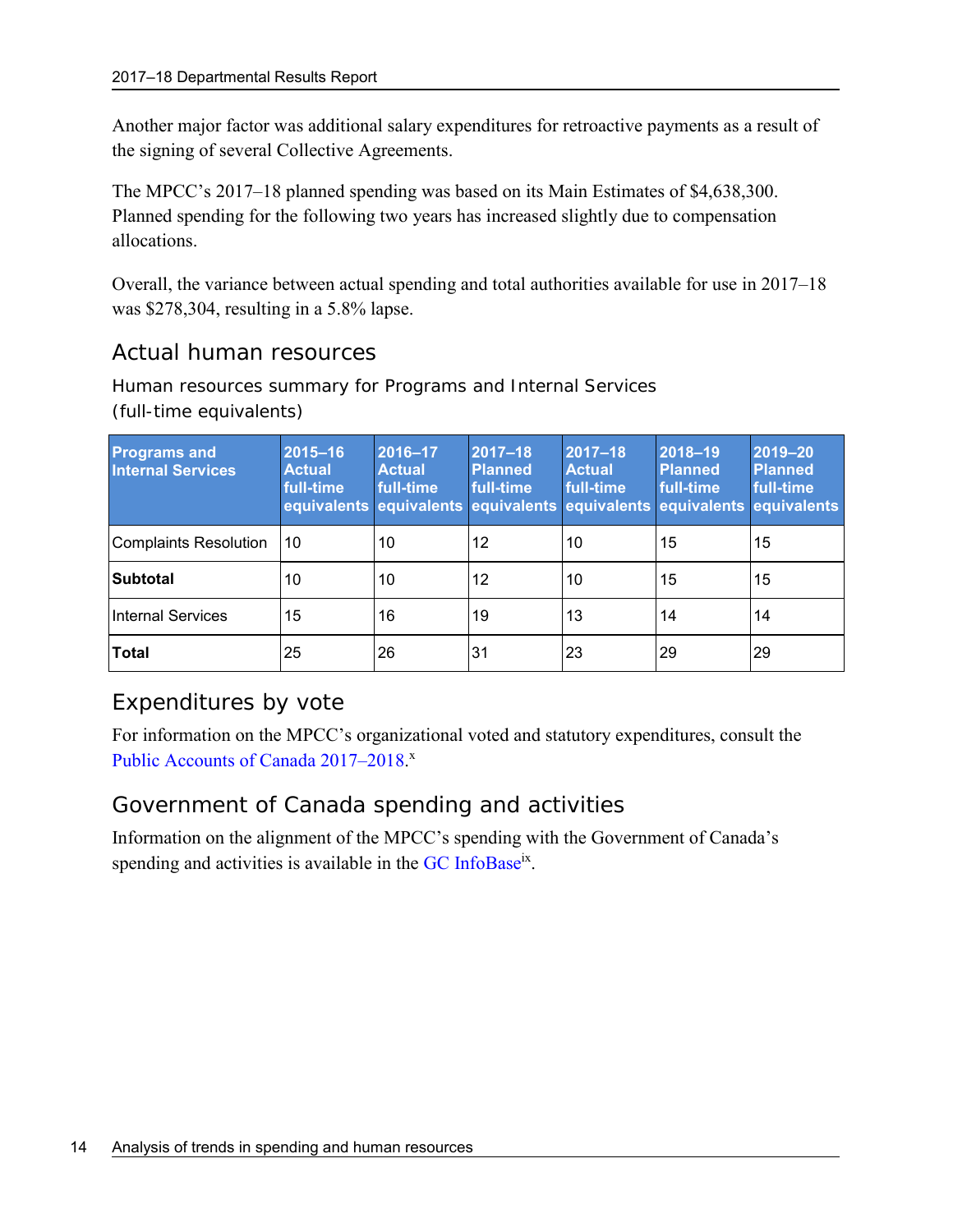## <span id="page-18-0"></span>Financial statements and financial statements highlights

### <span id="page-18-1"></span>**Financial statements**

The MPCC's [financial statements](http://www.mpcc-cppm.gc.ca/info/pubs/afs-efa/AfsEfa1617-eng.aspx) <sup>xi</sup>(unaudited) for the year ended March 31, 2018, are available on the departmental website.

### <span id="page-18-2"></span>**Financial statements highlights**

Condensed Statement of Operations (unaudited) for the year ended March 31, 2018 (dollars).

| <b>Financial information</b>                                         | $ 2017 - 18 $<br><b>Planned</b><br><b>results</b> | 2017-18<br><b>Actual</b><br>results | 2016-17<br><b>Actual</b><br><b>results</b> | <b>Difference</b><br>$(2017 - 18)$<br>minus<br>$2017 - 18$<br><b>Planned</b><br>results) | <b>Difference</b><br>$(2017 - 18)$<br><b>Actual results Actual results</b><br>minus<br>2016-17<br><b>Actual results)</b> |
|----------------------------------------------------------------------|---------------------------------------------------|-------------------------------------|--------------------------------------------|------------------------------------------------------------------------------------------|--------------------------------------------------------------------------------------------------------------------------|
| Total expenses                                                       | 5,088,579                                         | 4,815,784                           | 4,452,865                                  | (272, 795)                                                                               | 362,919                                                                                                                  |
| Total revenues                                                       | 0                                                 | 0                                   | 0                                          | 0                                                                                        |                                                                                                                          |
| Net cost of operations<br>before government<br>funding and transfers | 5,088,579                                         | 4,815,784                           | 4,452,865                                  | (272, 795)                                                                               | 362,919                                                                                                                  |

Condensed Statement of Financial Position (unaudited) as of March 31, 2018 (dollars)

| <b>Financial information</b>        | $2017 - 18$ | 2016-17   | <b>Difference</b><br>(2017-18 minus)<br>$2016 - 17$ |
|-------------------------------------|-------------|-----------|-----------------------------------------------------|
| Total net liabilities               | 577,202     | 571,307   | 5,895                                               |
| Total net financial assets          | 474,526     | 477,039   | (2, 513)                                            |
| Departmental net debt               | 102,676     | 94,268    | 8,408                                               |
| Total non-financial assets          | 1,112,414   | 1,176,597 | (64, 183)                                           |
| Departmental net financial position | 1,009,738   | 1,082,329 | (72, 591)                                           |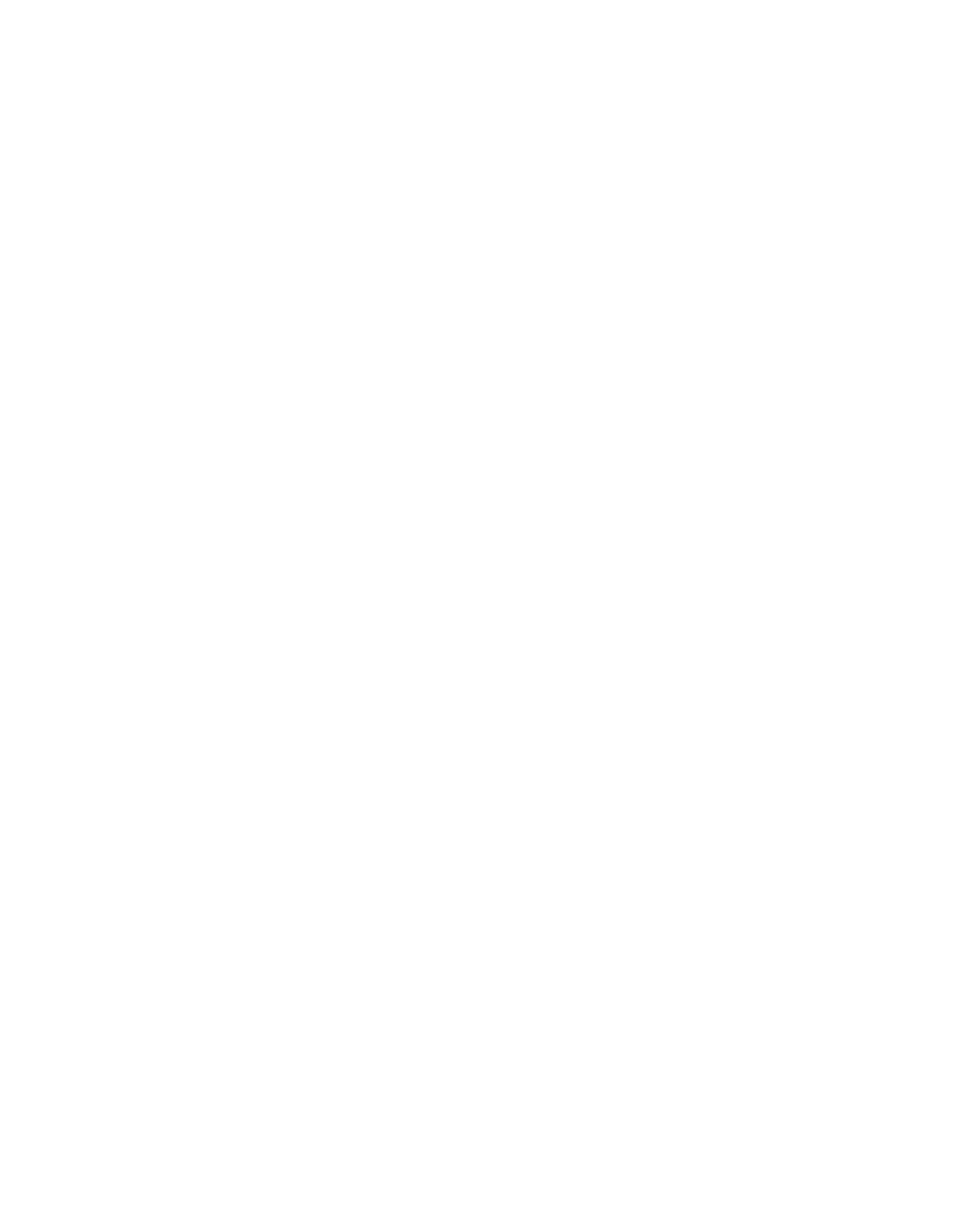## <span id="page-20-0"></span>Supplementary information

## <span id="page-20-1"></span>Corporate information

## <span id="page-20-2"></span>**Organizational profile**

**Appropriate minister:** The Honourable Harjit S. Sajjan, Minister of National Defence **Institutional head:** Hilary C. McCormack, Chairperson **Ministerial portfolio:** Defence Portfolio **Enabling instrument:** Part IV of Canada's *[National Defence Act](http://laws-lois.justice.gc.ca/eng/acts/N-5/)*<sup>i</sup> **Year of incorporation / commencement:** 1998

#### <span id="page-20-5"></span>**Other:** For more information, please visit the MPCC website<sup>xii</sup>:

## <span id="page-20-3"></span>**Reporting framework**

The Military Police Complaints Commission of Canada (MPCC) Strategic Outcome and Program Alignment Architecture of record for 2017–18 are shown below.

**1. Strategic Outcome:** The Military Police Complaints Commission of Canada (MPCC) ensures that the Canadian Forces Military Police has the highest standards of conduct according to law and police best practices, and is free from interference in its investigations.

### **1.1 Program:** Complaints Resolution

#### **Internal Services**

Supporting information on lower-level programs

Supporting information on lower-level programs is available on the [GC InfoBase](https://www.tbs-sct.gc.ca/ems-sgd/edb-bdd/index-eng.html)<sup>[ix](#page-14-1)</sup>.

## <span id="page-20-4"></span>Supplementary information tables

The following supplementary information tables are available on the MPCC website<sup>[xii](#page-20-5)</sup>

Fees Report (will be available before the end of the fiscal year)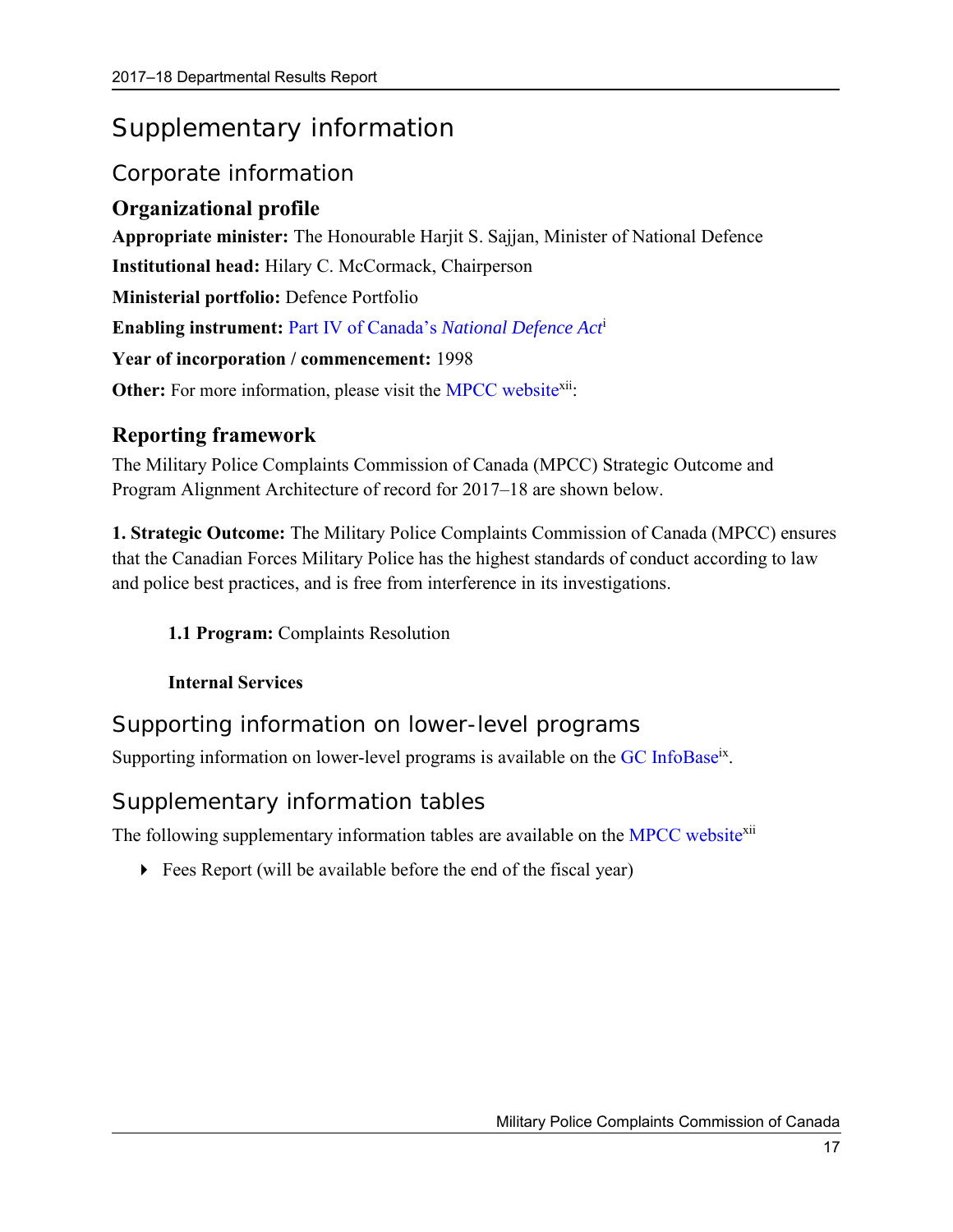### <span id="page-21-0"></span>Federal tax expenditures

The tax system can be used to achieve public policy objectives through the application of special measures such as low tax rates, exemptions, deductions, deferrals and credits. The Department of Finance Canada publishes cost estimates and projections for these measures each year in the [Report on Federal Tax Expenditures.](http://www.fin.gc.ca/purl/taxexp-eng.asp)<sup>xiii</sup> This report also provides detailed background information on tax expenditures, including descriptions, objectives, historical information and references to related federal spending programs. The tax measures presented in this report are the responsibility of the Minister of Finance.

## <span id="page-21-1"></span>Organizational contact information

How to reach the Military Police Complaints Commission of Canada

- Call our information line: 613-947-5625 or toll free at 1-800-632-0566
- Send us a fax: 613-947-5713 or toll free at 1-877-947-5713
- Send us a letter: Military Police Complaints Commission of Canada 270 Albert Street, 10th Floor Ottawa, ON K1P 5G8
- Visit us at the above address for a private consultation appointments are recommended
- Send us an email: [commission@mpcc-cppm.gc.ca](mailto:commission@mpcc-cppm.gc.ca)
- Visit our website: [mpcc-cppm.gc.ca](http://www.mpcc-cppm.gc.ca/)
- Media inquiries: 613-947-5625 or [media@mpcc-cppm.gc.ca](mailto:media@mpcc-cppm.gc.ca)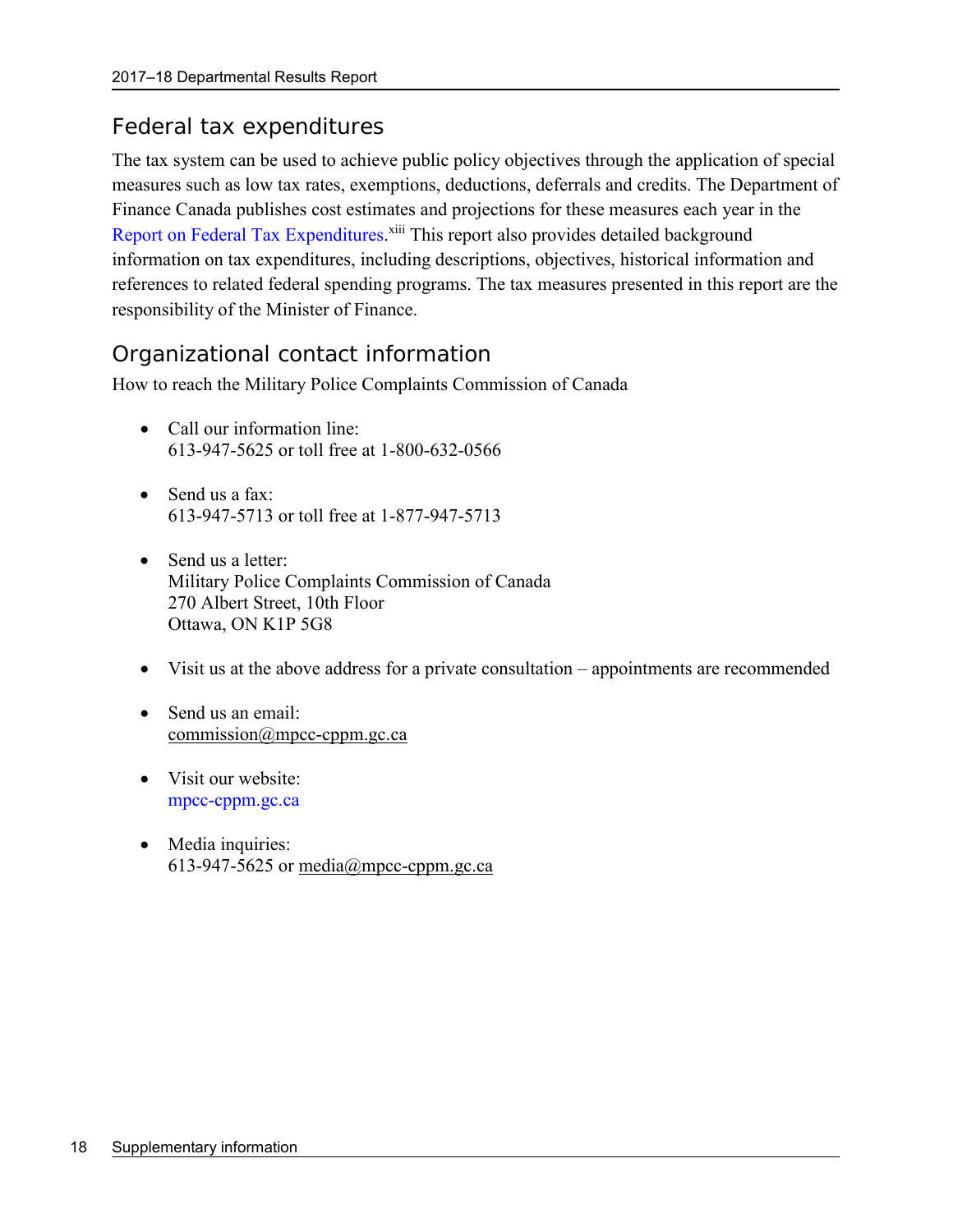## <span id="page-22-0"></span>Appendix: definitions

### **appropriation (crédit)**

Any authority of Parliament to pay money out of the Consolidated Revenue Fund.

#### **budgetary expenditures (dépenses budgétaires)**

Operating and capital expenditures; transfer payments to other levels of government, organizations or individuals; and payments to Crown corporations.

#### **Departmental Plan (plan ministériel)**

A report on the plans and expected performance of an appropriated department over a three-year period. Departmental Plans are tabled in Parliament each spring.

#### **Departmental Results Report (rapport sur les résultats ministériels)**

A report on an appropriated department's actual accomplishments against the plans, priorities and expected results set out in the corresponding Departmental Plan.

#### **evaluation (évaluation)**

In the Government of Canada, the systematic and neutral collection and analysis of evidence to judge merit, worth or value. Evaluation informs decision making, improvements, innovation and accountability. Evaluations typically focus on programs, policies and priorities and examine questions related to relevance, effectiveness and efficiency. Depending on user needs, however, evaluations can also examine other units, themes and issues, including alternatives to existing interventions. Evaluations generally employ social science research methods.

### **experimentation (expérimentation)**

Activities that seek to explore, test and compare the effects and impacts of policies, interventions and approaches, to inform evidence-based decision-making, by learning what works and what does not.

### **full-time equivalent (équivalent temps plein)**

A measure of the extent to which an employee represents a full person-year charge against a departmental budget. Full-time equivalents are calculated as a ratio of assigned hours of work to scheduled hours of work. Scheduled hours of work are set out in collective agreements.

### **gender-based analysis plus (GBA+) (analyse comparative entre les sexes plus [ACS+])**

An analytical approach used to assess how diverse groups of women, men and gender-diverse people may experience policies, programs and initiatives. The "plus" in GBA+ acknowledges that the gender-based analysis goes beyond biological (sex) and socio-cultural (gender) differences. We all have multiple identity factors that intersect to make us who we are; GBA+ considers many other identity factors, such as race, ethnicity, religion, age, and mental or

Military Police Complaints Commission of Canada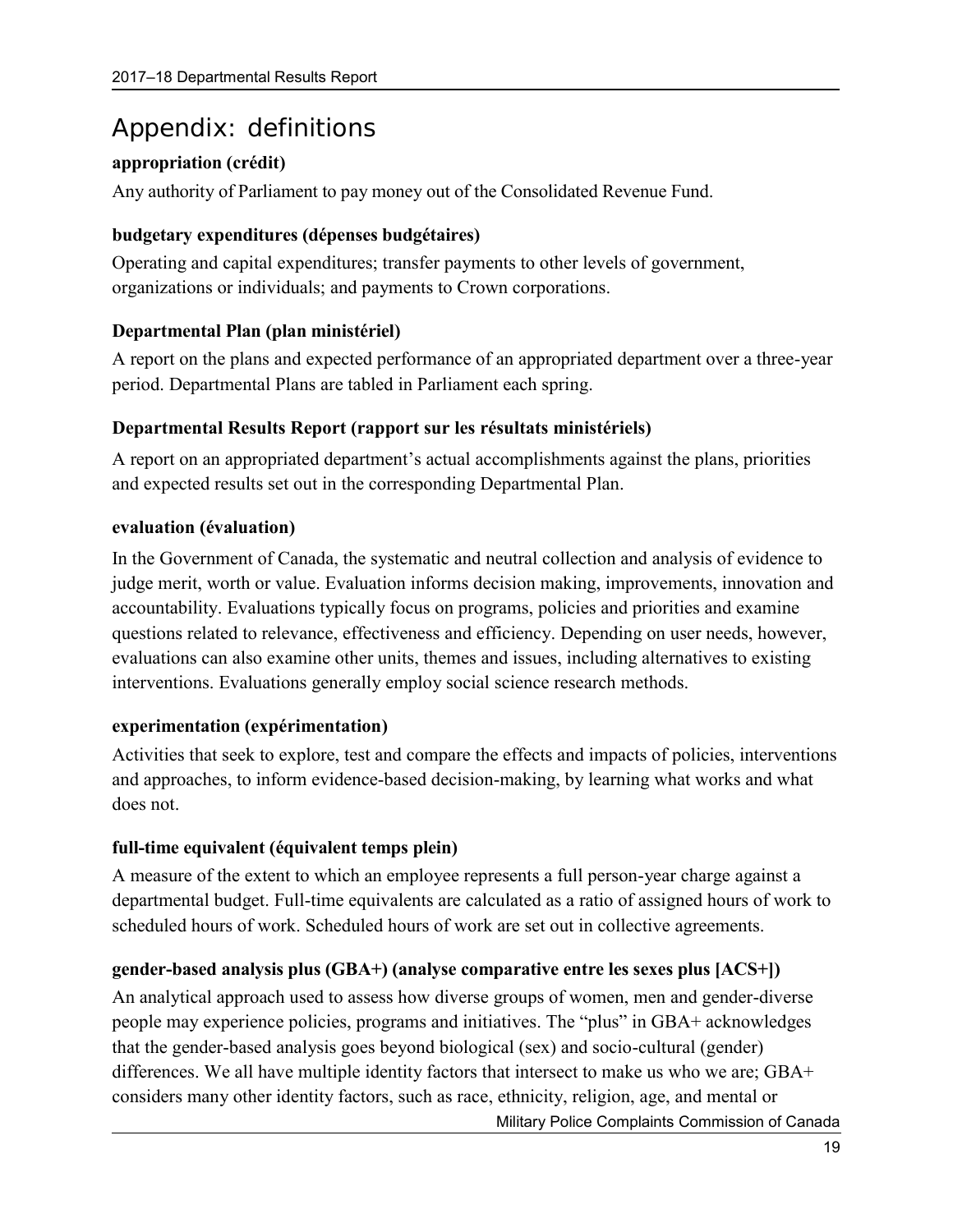physical disability. Examples of GBA+ processes include using data disaggregated by sex, gender and other intersecting identity factors in performance analysis, and identifying any impacts of the program on diverse groups of people, with a view to adjusting these initiatives to make them more inclusive.

#### **government-wide priorities (priorités pangouvernementales)**

For the purpose of the 2017–18 Departmental Results Report, those high-level themes outlining the government's agenda in the 2015 Speech from the Throne, namely: Growth for the Middle Class; Open and Transparent Government; A Clean Environment and a Strong Economy; Diversity is Canada's Strength; and Security and Opportunity.

#### **horizontal initiative (initiative horizontale)**

An initiative where two or more departments are given funding to pursue a shared outcome, often linked to a government priority.

#### **Management, Resources and Results Structure (structure de gestion, des ressources et des résultats)**

A comprehensive framework that consists of an organization's inventory of programs, resources, results, performance indicators and governance information. Programs and results are depicted in their hierarchical relationship to each other and to the Strategic Outcome(s) to which they contribute. The Management, Resources and Results Structure is developed from the Program Alignment Architecture.

#### **non-budgetary expenditures (dépenses non budgétaires)**

Net outlays and receipts related to loans, investments and advances, which change the composition of the financial assets of the Government of Canada.

#### **performance (rendement)**

What an organization did with its resources to achieve its results, how well those results compare to what the organization intended to achieve, and how well lessons learned have been identified.

#### **performance indicator (indicateur de rendement)**

A qualitative or quantitative means of measuring an output or outcome, with the intention of gauging the performance of an organization, program, policy or initiative respecting expected results.

#### **performance reporting (production de rapports sur le rendement)**

The process of communicating evidence-based performance information. Performance reporting supports decision making, accountability and transparency.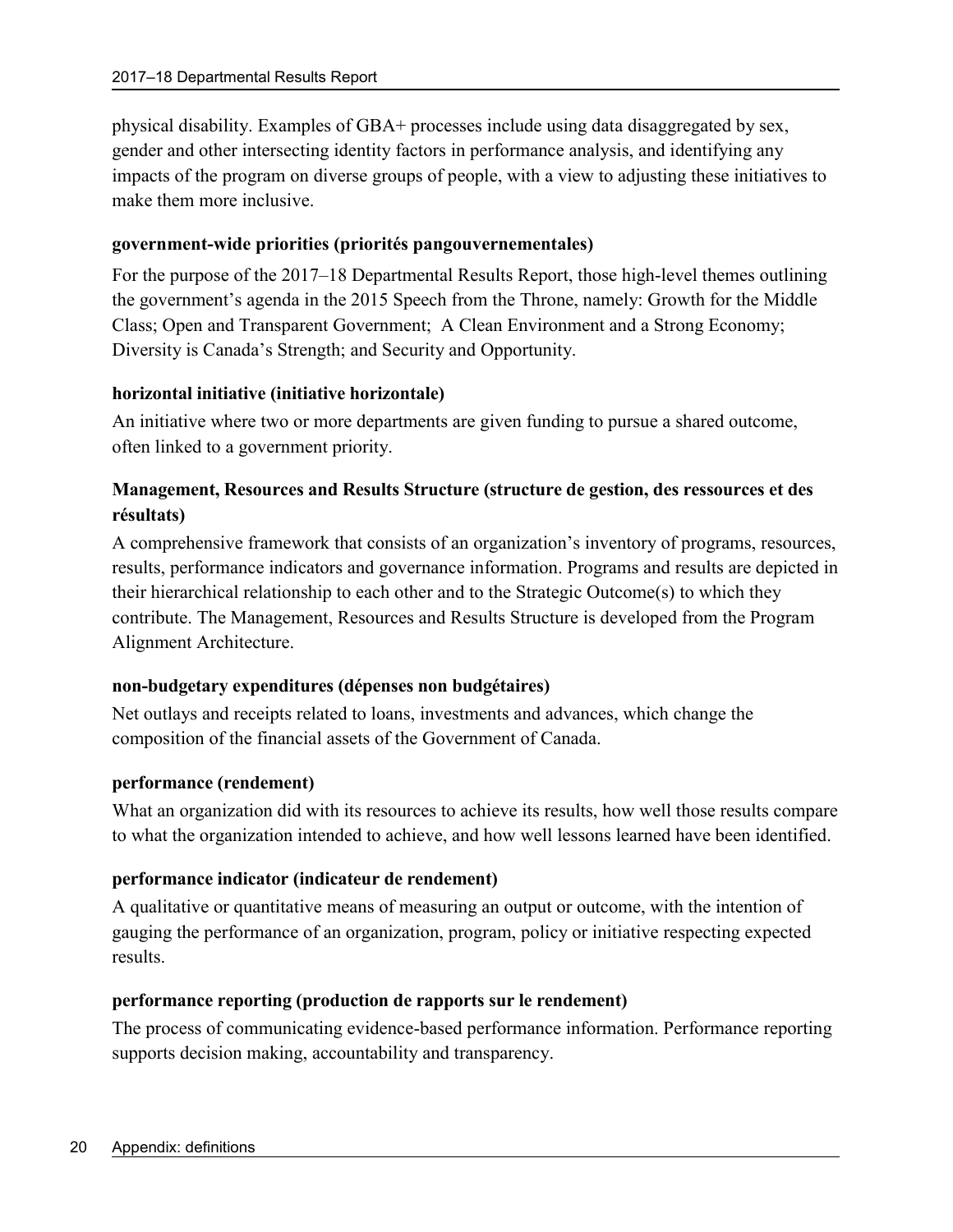#### **plan (plan)**

The articulation of strategic choices, which provides information on how an organization intends to achieve its priorities and associated results. Generally a plan will explain the logic behind the strategies chosen and tend to focus on actions that lead up to the expected result.

#### **planned spending (dépenses prévues)**

For Departmental Plans and Departmental Results Reports, planned spending refers to those amounts that receive Treasury Board approval by February 1. Therefore, planned spending may include amounts incremental to planned expenditures presented in the Main Estimates.

A department is expected to be aware of the authorities that it has sought and received. The determination of planned spending is a departmental responsibility, and departments must be able to defend the expenditure and accrual numbers presented in their Departmental Plans and Departmental Results Reports.

#### **priority (priorité)**

A plan or project that an organization has chosen to focus and report on during the planning period. Priorities represent the things that are most important or what must be done first to support the achievement of the desired Strategic Outcome(s) or Departmental Results.

#### **program (programme)**

A group of related resource inputs and activities that are managed to meet specific needs and to achieve intended results and that are treated as a budgetary unit.

#### **Program Alignment Architecture (architecture d'alignement des programmes)**

A structured inventory of an organization's programs depicting the hierarchical relationship between programs and the Strategic Outcome(s) to which they contribute.

#### **result (résultat)**

An external consequence attributed, in part, to an organization, policy, program or initiative. Results are not within the control of a single organization, policy, program or initiative; instead they are within the area of the organization's influence.

#### **statutory expenditures (dépenses législatives)**

Expenditures that Parliament has approved through legislation other than appropriation acts. The legislation sets out the purpose of the expenditures and the terms and conditions under which they may be made.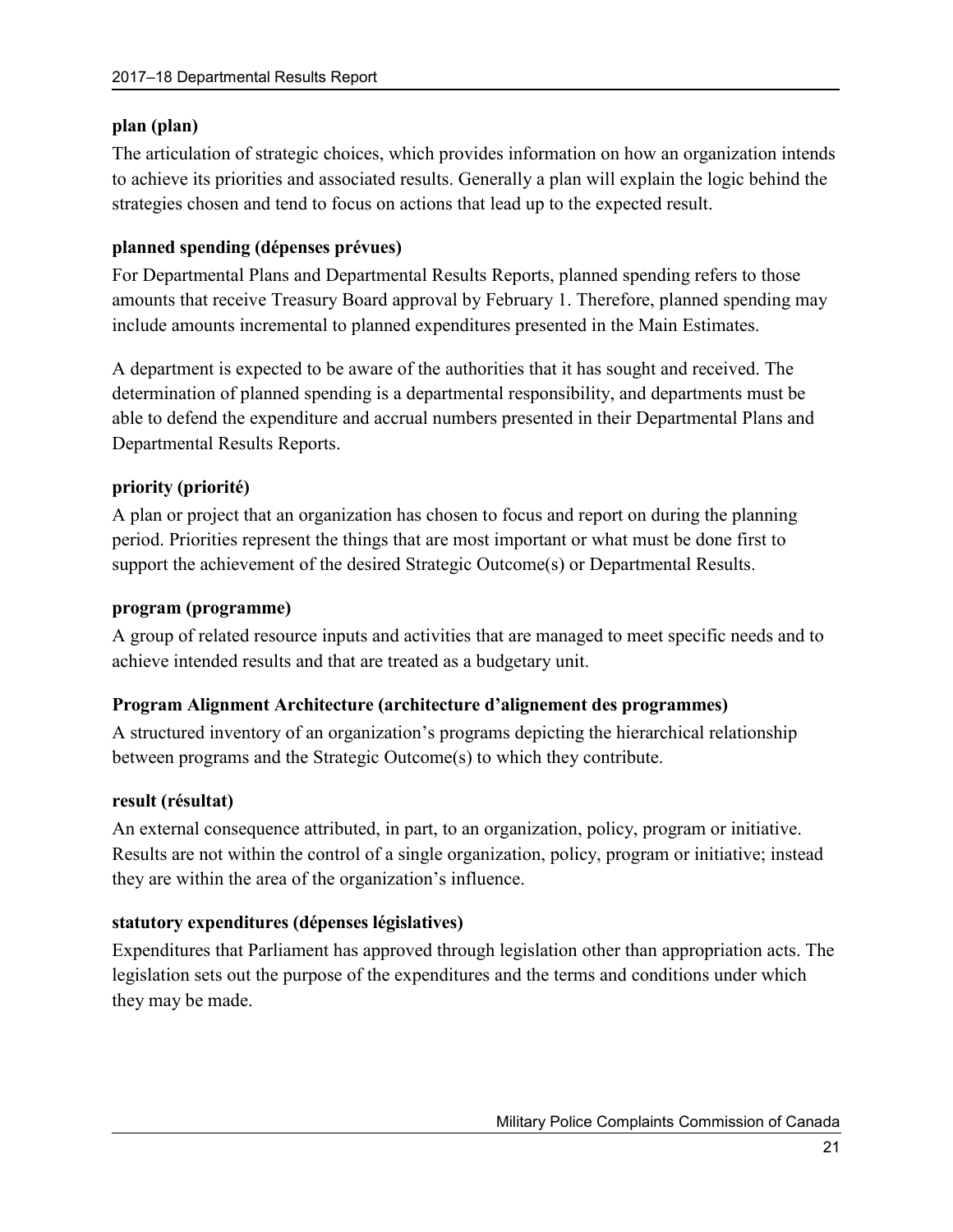#### **Strategic Outcome (résultat stratégique)**

A long-term and enduring benefit to Canadians that is linked to the organization's mandate, vision and core functions.

#### **sunset program (programme temporisé)**

A time-limited program that does not have an ongoing funding and policy authority. When the program is set to expire, a decision must be made whether to continue the program. In the case of a renewal, the decision specifies the scope, funding level and duration.

#### **target (cible)**

A measurable performance or success level that an organization, program or initiative plans to achieve within a specified time period. Targets can be either quantitative or qualitative.

#### **voted expenditures (dépenses votées)**

Expenditures that Parliament approves annually through an Appropriation Act. The Vote wording becomes the governing conditions under which these expenditures may be made.